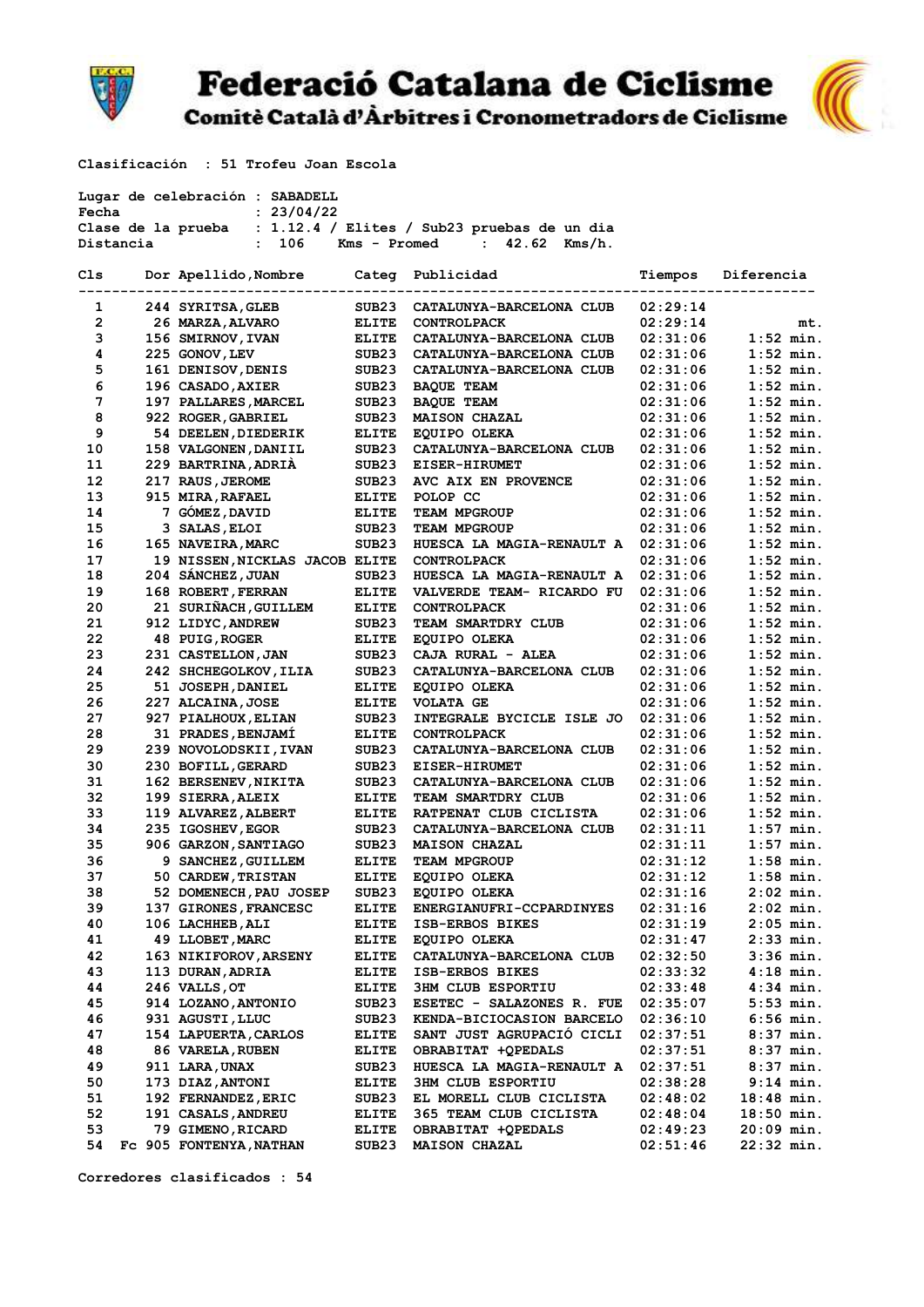



 Clasificación de : SUB23 ----------------------------------------------------------------------------------------- 1 244 SYRITSA,GLEB SUB23 CATALUNYA-BARCELONA CLUB 02:29:14 2 225 GONOV,LEV SUB23 CATALUNYA-BARCELONA CLUB 02:31:06 1:52 min. 3 161 DENISOV,DENIS SUB23 CATALUNYA-BARCELONA CLUB 02:31:06 1:52 min. 4 196 CASADO,AXIER SUB23 BAQUE TEAM 02:31:06 1:52 min. 5 197 PALLARES,MARCEL SUB23 BAQUE TEAM 02:31:06 1:52 min. 6 922 ROGER,GABRIEL SUB23 MAISON CHAZAL 02:31:06 1:52 min. 7 158 VALGONEN,DANIIL SUB23 CATALUNYA-BARCELONA CLUB 02:31:06 1:52 min. 8 229 BARTRINA,ADRIÀ SUB23 EISER-HIRUMET 02:31:06 1:52 min. 9 217 RAUS, JEROME SUB23 AVC AIX EN PROVENCE 02:31:06 1:52 min. 10 3 SALAS,ELOI SUB23 TEAM MPGROUP 02:31:06 1:52 min. 11 165 NAVEIRA,MARC SUB23 HUESCA LA MAGIA-RENAULT A 02:31:06 1:52 min. 12 204 SÁNCHEZ,JUAN SUB23 HUESCA LA MAGIA-RENAULT A 02:31:06 1:52 min. 13 912 LIDYC,ANDREW SUB23 TEAM SMARTDRY CLUB 02:31:06 1:52 min. 14 231 CASTELLON,JAN SUB23 CAJA RURAL - ALEA 02:31:06 1:52 min. 15 242 SHCHEGOLKOV,ILIA SUB23 CATALUNYA-BARCELONA CLUB 02:31:06 1:52 min. 16 927 PIALHOUX,ELIAN SUB23 INTEGRALE BYCICLE ISLE JO 02:31:06 1:52 min. 17 239 NOVOLODSKII,IVAN SUB23 CATALUNYA-BARCELONA CLUB 02:31:06 1:52 min. 18 230 BOFILL,GERARD SUB23 EISER-HIRUMET 02:31:06 1:52 min. 19 162 BERSENEV,NIKITA SUB23 CATALUNYA-BARCELONA CLUB 02:31:06 1:52 min. 20 235 IGOSHEV,EGOR SUB23 CATALUNYA-BARCELONA CLUB 02:31:11 1:57 min. 21 906 GARZON,SANTIAGO SUB23 MAISON CHAZAL 02:31:11 1:57 min. 22 52 DOMENECH,PAU JOSEP SUB23 EQUIPO OLEKA 02:31:16 2:02 min. 23 914 LOZANO,ANTONIO SUB23 ESETEC - SALAZONES R. FUE 02:35:07 5:53 min. 24 931 AGUSTI,LLUC SUB23 KENDA-BICIOCASION BARCELO 02:36:10 6:56 min. 25 911 LARA,UNAX SUB23 HUESCA LA MAGIA-RENAULT A 02:37:51 8:37 min. 26 192 FERNANDEZ,ERIC SUB23 EL MORELL CLUB CICLISTA 02:48:02 18:48 min. 27 Fc 905 FONTENYA,NATHAN SUB23 MAISON CHAZAL 02:51:46 22:32 min. Clasificación de : ELITS ----------------------------------------------------------------------------------------- 1 26 MARZA,ALVARO ELITE CONTROLPACK 02:29:14 mt. 2 156 SMIRNOV,IVAN ELITE CATALUNYA-BARCELONA CLUB 02:31:06 1:52 min. 3 54 DEELEN,DIEDERIK ELITE EQUIPO OLEKA 02:31:06 1:52 min. 4 915 MIRA,RAFAEL ELITE POLOP CC 02:31:06 1:52 min. 5 7 GÓMEZ,DAVID ELITE TEAM MPGROUP 02:31:06 1:52 min. 6 19 NISSEN,NICKLAS JACOB ELITE CONTROLPACK 02:31:06 1:52 min. 7 168 ROBERT,FERRAN ELITE VALVERDE TEAM- RICARDO FU 02:31:06 1:52 min. 8 21 SURIÑACH,GUILLEM ELITE CONTROLPACK 02:31:06 1:52 min. 9 48 PUIG,ROGER ELITE EQUIPO OLEKA 02:31:06 1:52 min. 10 51 JOSEPH,DANIEL ELITE EQUIPO OLEKA 02:31:06 1:52 min. 11 227 ALCAINA,JOSE ELITE VOLATA GE 02:31:06 1:52 min. 12 31 PRADES,BENJAMÍ ELITE CONTROLPACK 02:31:06 1:52 min. 13 199 SIERRA,ALEIX ELITE TEAM SMARTDRY CLUB 02:31:06 1:52 min. 14 119 ALVAREZ,ALBERT ELITE RATPENAT CLUB CICLISTA 02:31:06 1:52 min. 15 9 SANCHEZ,GUILLEM ELITE TEAM MPGROUP 02:31:12 1:58 min. 16 50 CARDEW,TRISTAN ELITE EQUIPO OLEKA 02:31:12 1:58 min. 17 137 GIRONES,FRANCESC ELITE ENERGIANUFRI-CCPARDINYES 02:31:16 2:02 min. 18 106 LACHHEB,ALI ELITE ISB-ERBOS BIKES 02:31:19 2:05 min. 19 49 LLOBET,MARC ELITE EQUIPO OLEKA 02:31:47 2:33 min. 20 163 NIKIFOROV,ARSENY ELITE CATALUNYA-BARCELONA CLUB 02:32:50 3:36 min. 21 113 DURAN,ADRIA ELITE ISB-ERBOS BIKES 02:33:32 4:18 min. 22 246 VALLS,OT ELITE 3HM CLUB ESPORTIU 02:33:48 4:34 min. 23 154 LAPUERTA,CARLOS ELITE SANT JUST AGRUPACIÓ CICLI 02:37:51 8:37 min. 24 86 VARELA,RUBEN ELITE OBRABITAT +QPEDALS 02:37:51 8:37 min. 25 173 DIAZ,ANTONI ELITE 3HM CLUB ESPORTIU 02:38:28 9:14 min. 26 191 CASALS,ANDREU ELITE 365 TEAM CLUB CICLISTA 02:48:04 18:50 min. 27 79 GIMENO,RICARD ELITE OBRABITAT +QPEDALS 02:49:23 20:09 min. Clasificación por equipos -----------------------------------------------------------------------------------------

 1 CATALUNYA-BARCELONA CLUB 07:31:26 2 CONTROLPACK 07:31:26 a mt. 3 EQUIPO OLEKA 07:33:18 a 1:52